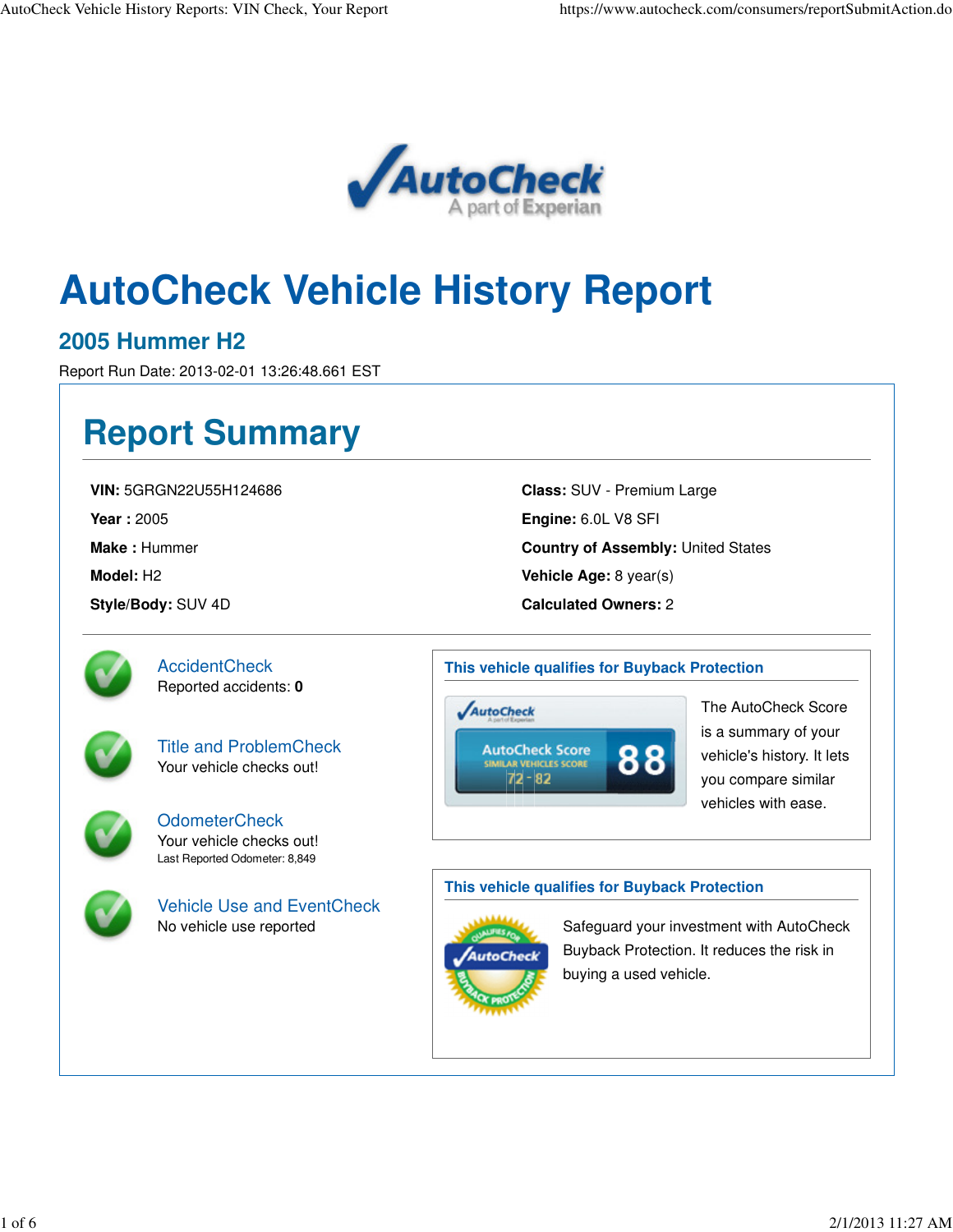## **AccidentCheck**

Not all accidents / issues are reported to AutoCheck



Your vehicle checks out! There have been no accidents reported to AutoCheck for this 2005 Hummer H2 (5GRGN22U55H124686). AutoCheck receives its accident data from government sources and independent



accidents have been reported on this vehicle. Not all accidents or damage events are reported to AutoCheck.

## **Title and ProblemCheck**

**Your vehicle checks out!** AutoCheck's database for this 2005 Hummer H2 (5GRGN22U55H124686) shows no negative titles or other problems. When reported to AutoCheck, these events can indicate serious past damage or other significant problems, and disqualifies the vehicle for AutoCheck Buyback Protection. Check the Vehicle Use

and EventCheck for reported accidents that can affect vehicle safety and value.

agencies, and based on the information available to us, we have found that no

| 0 Problem(s) Reported: | 15 Title/Problem areas checked:                       |  |
|------------------------|-------------------------------------------------------|--|
|                        | No abandoned title record                             |  |
|                        | No damaged title or major damage incident record      |  |
|                        | No fire damaged title record                          |  |
|                        | No grey market title record                           |  |
|                        | No hail damage title record                           |  |
|                        | No insurance loss title or probable total loss record |  |
|                        | No junk or scrapped title record                      |  |
|                        | No manufacturer buyback/lemon title record            |  |
|                        | No odometer problem title record                      |  |
|                        | No rebuilt/rebuildable title record                   |  |
|                        | No salvage title or salvage auction record            |  |
|                        | No water damaged title record                         |  |
|                        | No NHTSA crash test record                            |  |
|                        | No frame/unibody damage record                        |  |
|                        | No recycling facility record                          |  |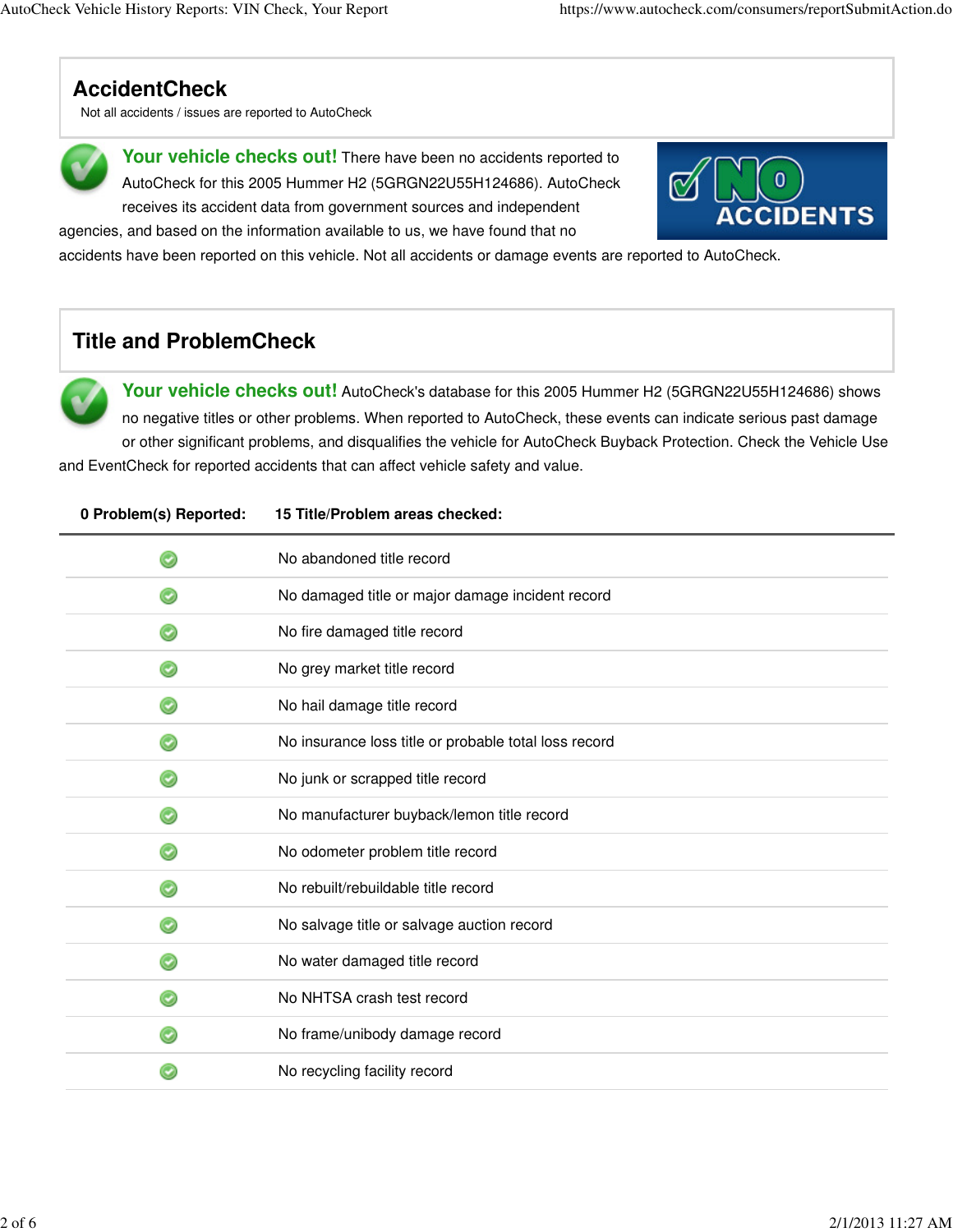## **OdometerCheck**

Your vehicle checks out! AutoCheck examined the reported odometer readings reported to AutoCheck for this 2005 Hummer H2 (5GRGN22U55H124686) and no indication of an odometer rollback or tampering was found. AutoCheck uses business rules to determine if reported odometer readings are significantly less than previously

reported values. Not all reported odometer readings are used. Title and auction events also report odometer tampering or breakage.

| 0 Problem(s) Reported:              | <b>Mileage</b> | <b>Date Reported</b> |
|-------------------------------------|----------------|----------------------|
| $\left( \blacktriangledown \right)$ | 6,849          | 02/27/2006           |
| $\left( \bullet \right)$            | 6,849          | 03/16/2006           |
| $\left( \bullet \right)$            | 6,849          | 03/20/2006           |
| $\left( \bigtriangledown \right)$   | 7,721          | 05/01/2006           |
|                                     | 8,849          | 07/13/2006           |

## **Vehicle Use and EventCheck**

**No Additional Information Reported!** AutoCheck shows no additional vehicle uses or events reported to AutoCheck for this 2005 Hummer H2 (5GRGN22U55H124686). This includes reported vehicle uses such as rental or lease, and events such as whether the vehicle has been reported to have had a loan/lien or duplicate title issued.

Other events show if the vehicle has a reported accident and how many calculated accidents or if it has been reported stolen or repossessed. It is recommended to have pre-owned vehicles inspected by a third party prior to purchase.

| 0 Event(s) Reported: | 6 Vehicle uses checked:                  |  |
|----------------------|------------------------------------------|--|
|                      | No fleet, rental and/or lease use record |  |
|                      | No taxi use record                       |  |
|                      | No police use record                     |  |
|                      | No government use record                 |  |
|                      | No livery use record                     |  |
|                      | No driver education record               |  |
|                      |                                          |  |

| 0 Event(s) Reported: | 9 Vehicle events checked:                                 |  |
|----------------------|-----------------------------------------------------------|--|
|                      | No accident record reported through accident data sources |  |
|                      | No corrected title record                                 |  |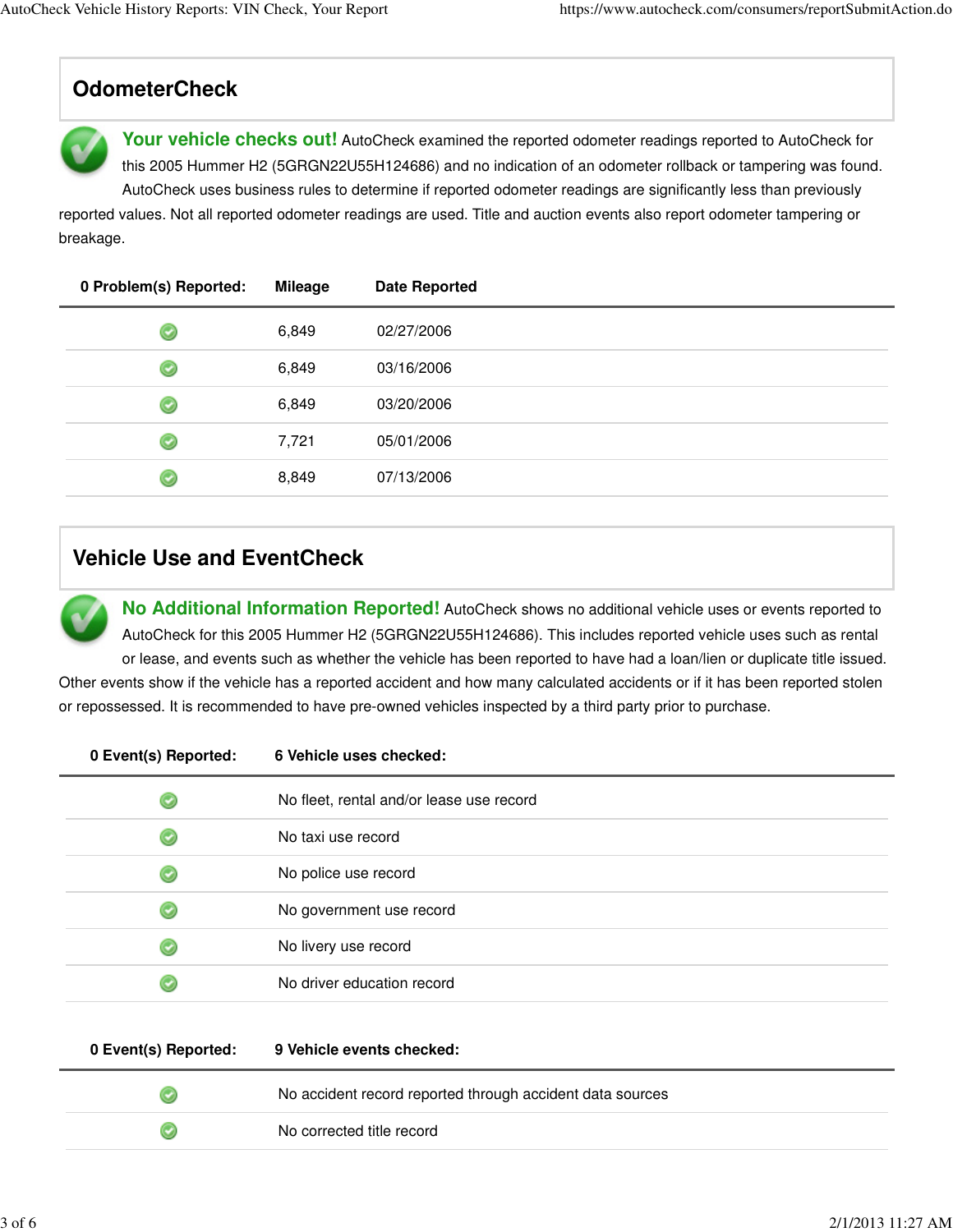| No duplicate title record               |
|-----------------------------------------|
| No emission/safety inspection record    |
| No loan/lien record                     |
| No fire damage incident record          |
| No repossessed record                   |
| No theft record                         |
| No storm area registration/title record |

## **Full History**

Below are the historical events for this vehicle listed in chronological order. Any discrepancies will be in bold text.

**Report Run Date:** 2013-02-01 13:26:48.661 EST

**Vehicle:** 2005 Hummer H2 (5GRGN22U55H124686)

| <b>Event</b><br><b>Date</b> | <b>Event Location</b>             | <b>Odometer</b><br>Reading | Data Source                   | <b>Event Detail</b>                                                |
|-----------------------------|-----------------------------------|----------------------------|-------------------------------|--------------------------------------------------------------------|
| 10/06/2005                  | WARREN, MI                        |                            | <b>Motor Vehicle</b><br>Dept. | TITLE (Title #:801S2790050)                                        |
| 10/06/2005                  | WARREN, MI                        |                            | Motor Vehicle<br>Dept.        | <b>REGISTRATION EVENT/RENEWAL</b>                                  |
| 02/27/2006                  | <b>SOUTHWEST</b><br><b>REGION</b> | 6,849                      | Auto Auction                  | REPORTED AT AUTO AUCTION                                           |
| 03/16/2006                  | <b>SOUTHWEST</b><br><b>REGION</b> | 6,849                      | <b>Auto Auction</b>           | REPORTED AT AUTO AUCTION AS<br><b>MANUFACTURER VEHICLE</b>         |
| 03/20/2006                  | HINTON, OK                        | 6,849                      | Motor Vehicle<br>Dept.        | TITLE (Title #:083606079002)                                       |
| 05/01/2006                  | SCOTTSDALE, AZ                    | 7,721                      | Motor Vehicle<br>Dept.        | TITLE (Title #:00H6006121037)<br><b>REGISTRATION EVENT/RENEWAL</b> |
| 07/13/2006                  | <b>BUCKEYE, AZ</b>                | 8,849                      | Motor Vehicle<br>Dept.        | TITLE (Title #:00H6006194086)<br><b>REGISTRATION EVENT/RENEWAL</b> |
| 04/15/2007                  | <b>BUCKEYE, AZ</b>                |                            | Motor Vehicle<br>Dept.        | <b>REGISTRATION EVENT/RENEWAL</b>                                  |
| 10/25/2007                  | <b>KELOWNA, BC</b>                |                            | Motor Vehicle<br>Dept.        | <b>CANADIAN RENEWAL</b>                                            |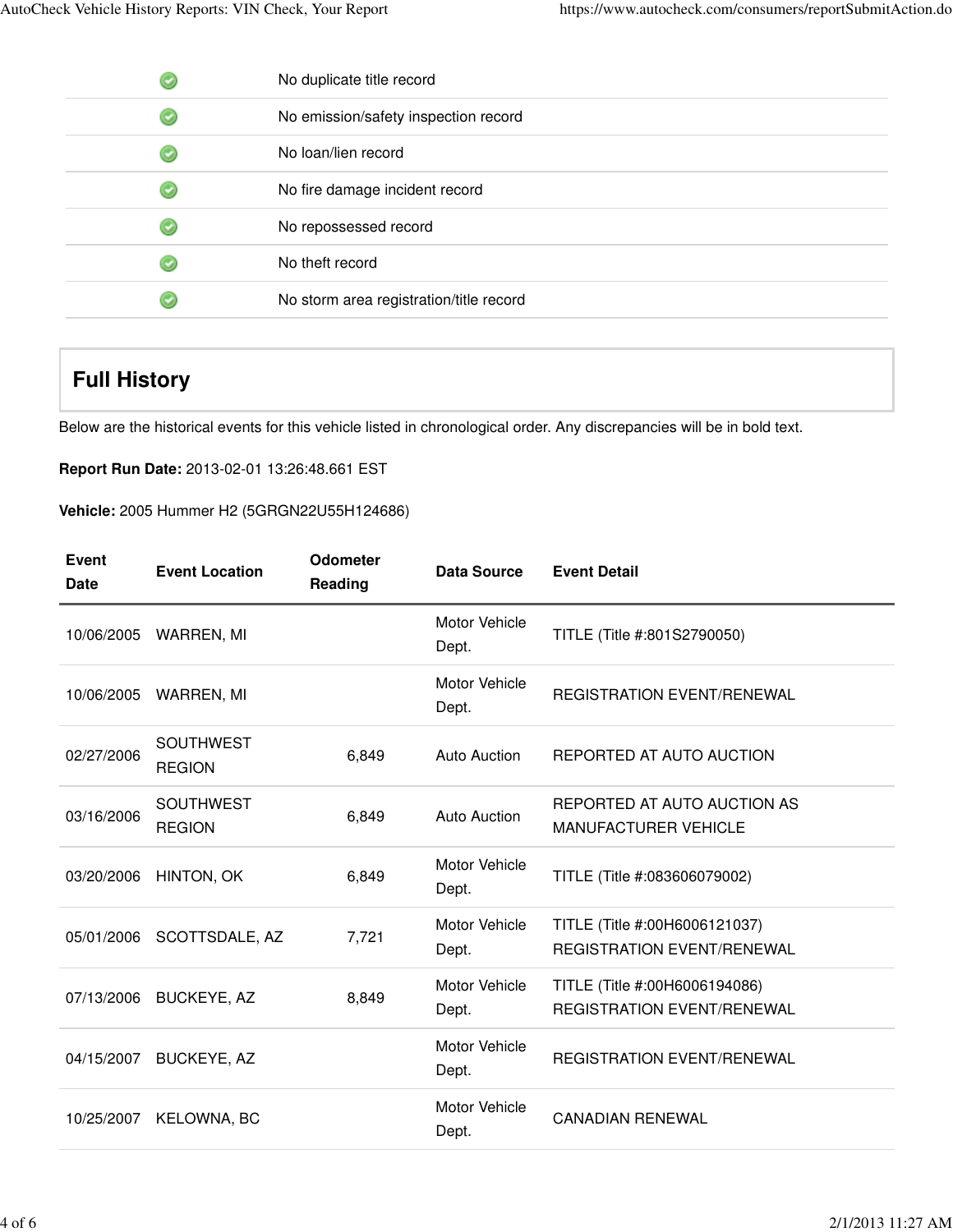| 11/17/2007    | OSOYOOS, BC                  | Motor Vehicle<br>Dept.        | <b>CANADIAN RENEWAL</b> |
|---------------|------------------------------|-------------------------------|-------------------------|
| 08/30/2008    | KAMLOOPS, BC                 | <b>Motor Vehicle</b><br>Dept. | <b>CANADIAN RENEWAL</b> |
| 11/08/2008    | KAMLOOPS, BC                 | Motor Vehicle<br>Dept.        | <b>CANADIAN RENEWAL</b> |
| 11/29/2008    | KAMLOOPS, BC                 | Motor Vehicle<br>Dept.        | <b>CANADIAN RENEWAL</b> |
| 11/07/2009    | KAMLOOPS, BC                 | <b>Motor Vehicle</b><br>Dept. | <b>CANADIAN RENEWAL</b> |
| 10/30/2010    | KAMLOOPS, BC                 | Motor Vehicle<br>Dept.        | <b>CANADIAN RENEWAL</b> |
| 04/30/2011    | KAMLOOPS, BC                 | Motor Vehicle<br>Dept.        | <b>CANADIAN RENEWAL</b> |
| 06/18/2011    | RICHMOND, BC                 | Motor Vehicle<br>Dept.        | <b>CANADIAN RENEWAL</b> |
| 07/30/2011    | PRINCE GEORGE,<br><b>BC</b>  | Motor Vehicle<br>Dept.        | <b>CANADIAN RENEWAL</b> |
|               | 01/31/2012 CALGARY, AB       | Motor Vehicle<br>Dept.        | <b>CANADIAN RENEWAL</b> |
| 08/04/2012    | 150 MILE HOUSE,<br><b>BC</b> | Motor Vehicle<br>Dept.        | <b>CANADIAN RENEWAL</b> |
| 09/22/2012 BC |                              | Motor Vehicle<br>Dept.        | <b>CANADIAN RENEWAL</b> |

#### **AutoCheck vehicle history report Terms and Conditions**

This report, and any reliance upon it, is subject to AutoCheck Terms and Conditions. If you obtained the report from a dealer, the dealer has been provided with these Terms & Conditions and can share them with you. These AutoCheck Terms and Conditions are also available at any time at www.autocheck.com/consumers/disclaimer.do or by writing to Experian: Experian Automotive C/O AutoCheck Customer Service 955 American Lane Schaumburg IL 60173

#### **AutoCheck Buyback Protection Terms and Conditions**

This vehicle (5GRGN22U55H124686) qualifies for AutoCheck Buyback Protection. If you obtained the report from a dealer, the dealer has been provided with the terms and can share them with you. These Buyback Protection Terms and Conditions are also available to you at any time at www.autocheck.com/bbpterms or by writing to Experian: Experian Automotive C/O AutoCheckCustomer Service 955 American Lane Schaumburg IL 60173

#### **About AutoCheck**

AutoCheck vehicle history reports by Experian Automotive is the leading vehicle history reporting service. With expert data handling, the Experian Automotive database houses over 4 billion records on a half a billion vehicles. Every AutoCheck vehicle history report will give you confidence when buying or selling your next used vehicle, with superior customer service